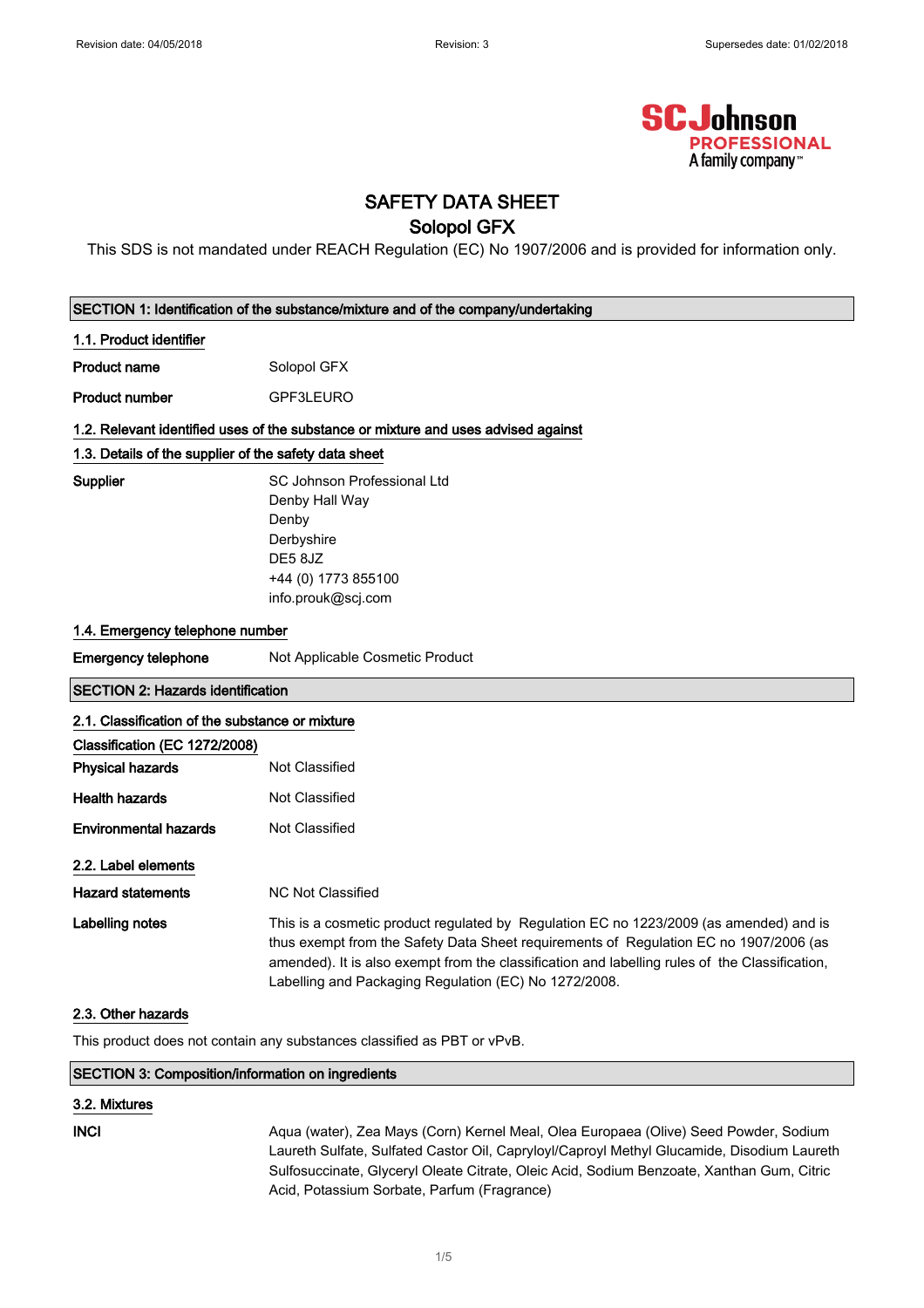## SECTION 4: First aid measures

| 4.1. Description of first aid measures                            |                                                                                                                                                                                                                                                  |  |
|-------------------------------------------------------------------|--------------------------------------------------------------------------------------------------------------------------------------------------------------------------------------------------------------------------------------------------|--|
| <b>Inhalation</b>                                                 | Not relevant. Unlikely route of exposure as the product does not contain volatile substances.                                                                                                                                                    |  |
| Ingestion                                                         | Rinse mouth thoroughly with water. Get medical attention if any discomfort continues.                                                                                                                                                            |  |
| Skin contact                                                      | Not relevant.                                                                                                                                                                                                                                    |  |
| Eye contact                                                       | Remove any contact lenses and open eyelids wide apart. Continue to rinse for at least 15<br>minutes. Get medical attention promptly if symptoms occur after washing.                                                                             |  |
|                                                                   | 4.2. Most important symptoms and effects, both acute and delayed                                                                                                                                                                                 |  |
| <b>Inhalation</b>                                                 | No specific symptoms known.                                                                                                                                                                                                                      |  |
| Ingestion                                                         | No specific symptoms known.                                                                                                                                                                                                                      |  |
| Skin contact                                                      | No specific symptoms known.                                                                                                                                                                                                                      |  |
| Eye contact                                                       | May cause temporary eye irritation.                                                                                                                                                                                                              |  |
|                                                                   | 4.3. Indication of any immediate medical attention and special treatment needed                                                                                                                                                                  |  |
| Notes for the doctor                                              | No specific recommendations.                                                                                                                                                                                                                     |  |
| <b>SECTION 5: Firefighting measures</b>                           |                                                                                                                                                                                                                                                  |  |
| 5.1. Extinguishing media                                          |                                                                                                                                                                                                                                                  |  |
| Suitable extinguishing media                                      | The product is not flammable. Use fire-extinguishing media suitable for the surrounding fire.                                                                                                                                                    |  |
| 5.2. Special hazards arising from the substance or mixture        |                                                                                                                                                                                                                                                  |  |
| <b>Hazardous combustion</b><br>products                           | No known hazardous decomposition products.                                                                                                                                                                                                       |  |
| 5.3. Advice for firefighters                                      |                                                                                                                                                                                                                                                  |  |
| Protective actions during<br>firefighting                         | No specific firefighting precautions known.                                                                                                                                                                                                      |  |
| <b>SECTION 6: Accidental release measures</b>                     |                                                                                                                                                                                                                                                  |  |
|                                                                   | 6.1. Personal precautions, protective equipment and emergency procedures                                                                                                                                                                         |  |
| Personal precautions                                              | Avoid contact with eyes.                                                                                                                                                                                                                         |  |
| 6.2. Environmental precautions                                    |                                                                                                                                                                                                                                                  |  |
| <b>Environmental precautions</b>                                  | Not considered to be a significant hazard due to the small quantities used.                                                                                                                                                                      |  |
| 6.3. Methods and material for containment and cleaning up         |                                                                                                                                                                                                                                                  |  |
| Methods for cleaning up                                           | Flush away spillage with plenty of water. Avoid contamination of ponds or watercourses with<br>washing down water. Absorb spillage with non-combustible, absorbent material. Do not<br>discharge into drains or watercourses or onto the ground. |  |
| 6.4. Reference to other sections                                  |                                                                                                                                                                                                                                                  |  |
| Reference to other sections                                       | For waste disposal, see Section 13.                                                                                                                                                                                                              |  |
| <b>SECTION 7: Handling and storage</b>                            |                                                                                                                                                                                                                                                  |  |
| 7.1. Precautions for safe handling                                |                                                                                                                                                                                                                                                  |  |
| <b>Usage precautions</b>                                          | Avoid contact with eyes.                                                                                                                                                                                                                         |  |
| 7.2. Conditions for safe storage, including any incompatibilities |                                                                                                                                                                                                                                                  |  |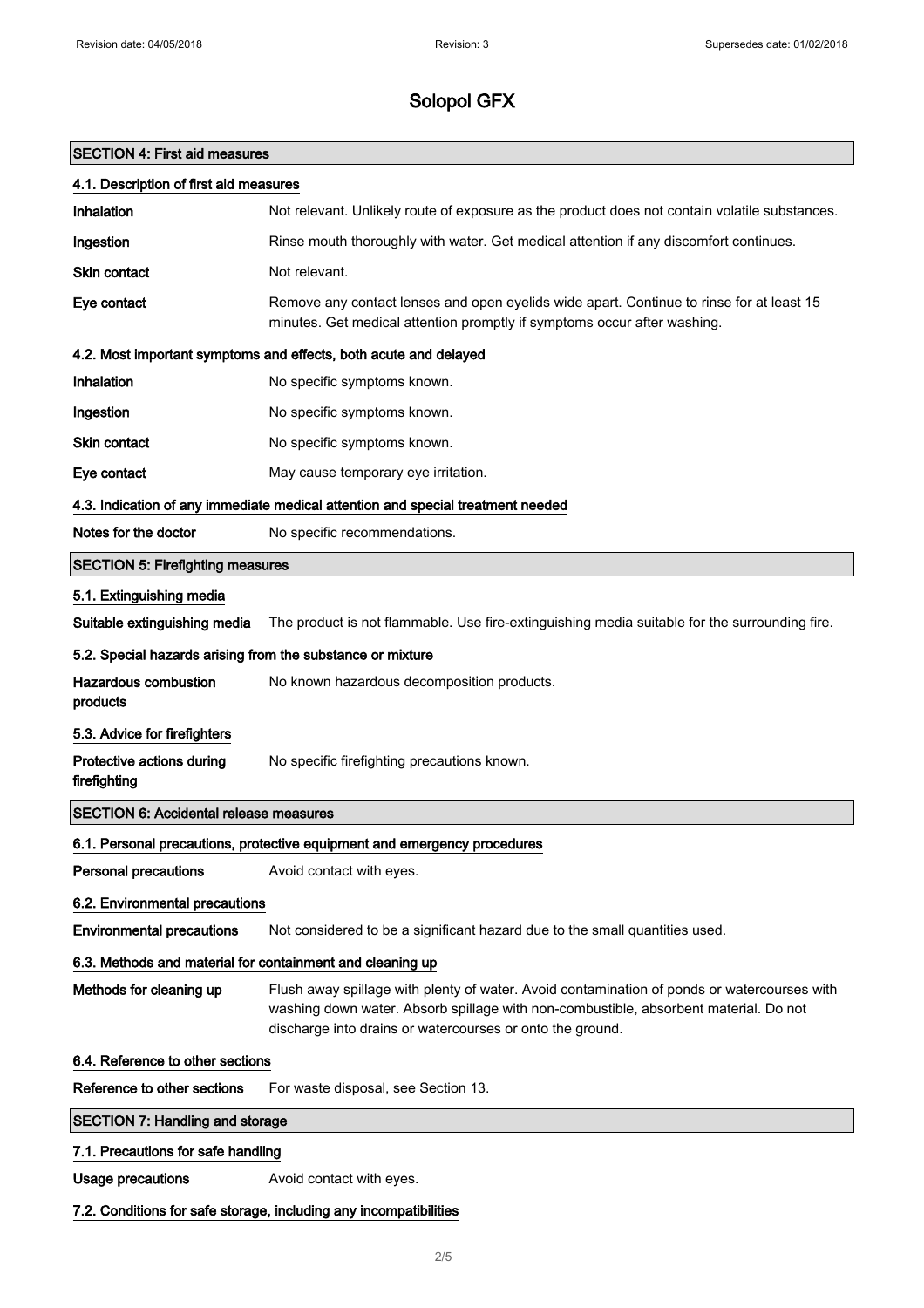| Storage precautions                                        | Stable at normal ambient temperatures.                                                                              |  |
|------------------------------------------------------------|---------------------------------------------------------------------------------------------------------------------|--|
| 7.3. Specific end use(s)                                   |                                                                                                                     |  |
| Specific end use(s)                                        | The identified uses for this product are detailed in Section 1.2.                                                   |  |
| SECTION 8: Exposure controls/Personal protection           |                                                                                                                     |  |
| 8.1. Control parameters                                    |                                                                                                                     |  |
| Ingredient comments                                        | None.                                                                                                               |  |
| 8.2. Exposure controls                                     |                                                                                                                     |  |
| Appropriate engineering<br>controls                        | Not relevant.                                                                                                       |  |
| Eye/face protection                                        | Not relevant.                                                                                                       |  |
| Hygiene measures                                           | Not relevant.                                                                                                       |  |
| <b>Respiratory protection</b>                              | No specific recommendations.                                                                                        |  |
| <b>SECTION 9: Physical and chemical properties</b>         |                                                                                                                     |  |
| 9.1. Information on basic physical and chemical properties |                                                                                                                     |  |
| Appearance                                                 | Viscous liquid.                                                                                                     |  |
| Colour                                                     | Brownish.                                                                                                           |  |
| Odour                                                      | Perfume.                                                                                                            |  |
| pH                                                         | $4 - 5$                                                                                                             |  |
| Solubility(ies)                                            | Miscible with water.                                                                                                |  |
| 9.2. Other information                                     |                                                                                                                     |  |
| <b>SECTION 10: Stability and reactivity</b>                |                                                                                                                     |  |
| 10.1. Reactivity                                           |                                                                                                                     |  |
| Reactivity                                                 | There are no known reactivity hazards associated with this product.                                                 |  |
| 10.2. Chemical stability                                   |                                                                                                                     |  |
| <b>Stability</b>                                           | Stable at normal ambient temperatures.                                                                              |  |
| 10.3. Possibility of hazardous reactions                   |                                                                                                                     |  |
| Possibility of hazardous<br>reactions                      | None known.                                                                                                         |  |
| 10.4. Conditions to avoid                                  |                                                                                                                     |  |
| <b>Conditions to avoid</b>                                 | There are no known conditions that are likely to result in a hazardous situation.                                   |  |
| 10.5. Incompatible materials                               |                                                                                                                     |  |
| Materials to avoid                                         | No specific material or group of materials is likely to react with the product to produce a<br>hazardous situation. |  |
| 10.6. Hazardous decomposition products                     |                                                                                                                     |  |
| Hazardous decomposition<br>products                        | Does not decompose when used and stored as recommended.                                                             |  |
| <b>SECTION 11: Toxicological information</b>               |                                                                                                                     |  |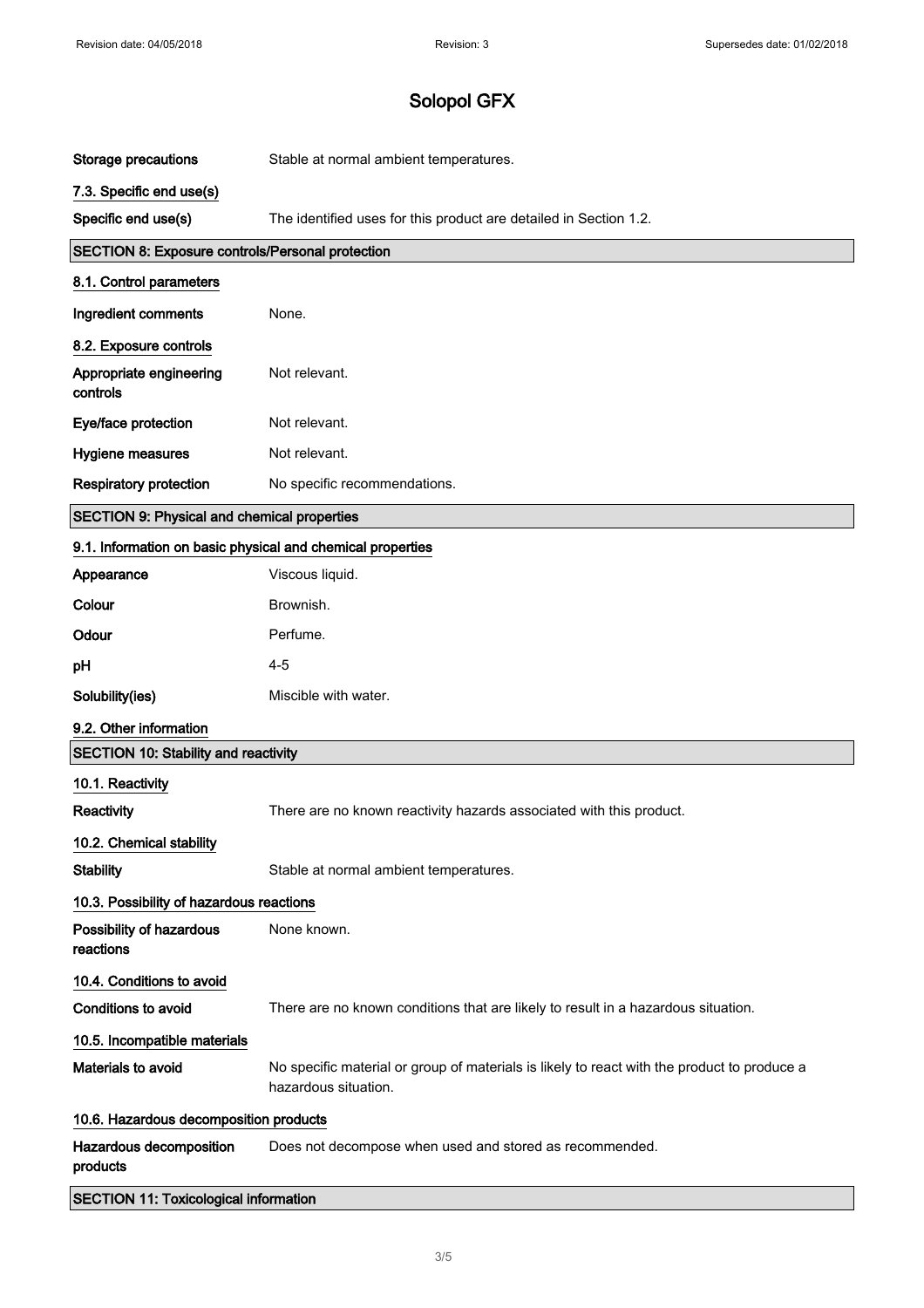### 11.1. Information on toxicological effects

Air transport notes Not classified.

| <b>General information</b>                 | A qualified toxicologist has evaluated and approved this product by conducting a Product<br>Safety Assessment as per the Cosmetic Regulation n EC no 1223/2009 (as amended).<br>Based on knowledge of the properties of the components, adverse effects on human health<br>are not to be expected in normal use. Customer complaint data demonstrates the product to<br>be completely harmless to the skin. The 48h Single Patch Test results show the product to be<br>non-irritant. |  |
|--------------------------------------------|---------------------------------------------------------------------------------------------------------------------------------------------------------------------------------------------------------------------------------------------------------------------------------------------------------------------------------------------------------------------------------------------------------------------------------------------------------------------------------------|--|
| Inhalation                                 | No specific health hazards known.                                                                                                                                                                                                                                                                                                                                                                                                                                                     |  |
| Ingestion                                  | May cause discomfort if swallowed.                                                                                                                                                                                                                                                                                                                                                                                                                                                    |  |
| Skin contact                               | Skin irritation should not occur when used as recommended.                                                                                                                                                                                                                                                                                                                                                                                                                            |  |
| Eye contact                                | May cause temporary eye irritation.                                                                                                                                                                                                                                                                                                                                                                                                                                                   |  |
| <b>SECTION 12: Ecological information</b>  |                                                                                                                                                                                                                                                                                                                                                                                                                                                                                       |  |
| Ecotoxicity                                | Not regarded as dangerous for the environment.                                                                                                                                                                                                                                                                                                                                                                                                                                        |  |
| 12.1. Toxicity                             |                                                                                                                                                                                                                                                                                                                                                                                                                                                                                       |  |
| 12.2. Persistence and degradability        |                                                                                                                                                                                                                                                                                                                                                                                                                                                                                       |  |
| Persistence and degradability              | The surfactant(s) contained in this product complies(comply) with the biodegradability criteria<br>as laid down in Regulation (EC) No. 648/2004 on detergents. Data to support this assertion<br>are held at the disposal of the competent authorities of the Member States and will be made<br>available to them at their direct request, or at the request of a detergent manufacturer.                                                                                             |  |
| 12.3. Bioaccumulative potential            |                                                                                                                                                                                                                                                                                                                                                                                                                                                                                       |  |
| <b>Bioaccumulative potential</b>           | No data available on bioaccumulation.                                                                                                                                                                                                                                                                                                                                                                                                                                                 |  |
| 12.4. Mobility in soil                     |                                                                                                                                                                                                                                                                                                                                                                                                                                                                                       |  |
| <b>Mobility</b>                            | The product is soluble in water.                                                                                                                                                                                                                                                                                                                                                                                                                                                      |  |
| 12.5. Results of PBT and vPvB assessment   |                                                                                                                                                                                                                                                                                                                                                                                                                                                                                       |  |
| Results of PBT and vPvB<br>assessment      | This product does not contain any substances classified as PBT or vPvB.                                                                                                                                                                                                                                                                                                                                                                                                               |  |
| 12.6. Other adverse effects                |                                                                                                                                                                                                                                                                                                                                                                                                                                                                                       |  |
| Other adverse effects                      | None known.                                                                                                                                                                                                                                                                                                                                                                                                                                                                           |  |
| <b>SECTION 13: Disposal considerations</b> |                                                                                                                                                                                                                                                                                                                                                                                                                                                                                       |  |
| 13.1. Waste treatment methods              |                                                                                                                                                                                                                                                                                                                                                                                                                                                                                       |  |
| General information                        | When handling waste, the safety precautions applying to handling of the product should be<br>considered.                                                                                                                                                                                                                                                                                                                                                                              |  |
| <b>Disposal methods</b>                    | Dispose of waste to licensed waste disposal site in accordance with the requirements of the<br>local Waste Disposal Authority. Reuse or recycle products wherever possible.                                                                                                                                                                                                                                                                                                           |  |
| <b>SECTION 14: Transport information</b>   |                                                                                                                                                                                                                                                                                                                                                                                                                                                                                       |  |
| Road transport notes                       | Not classified.                                                                                                                                                                                                                                                                                                                                                                                                                                                                       |  |
| Rail transport notes                       | Not classified.                                                                                                                                                                                                                                                                                                                                                                                                                                                                       |  |
| Sea transport notes                        | Not classified.                                                                                                                                                                                                                                                                                                                                                                                                                                                                       |  |